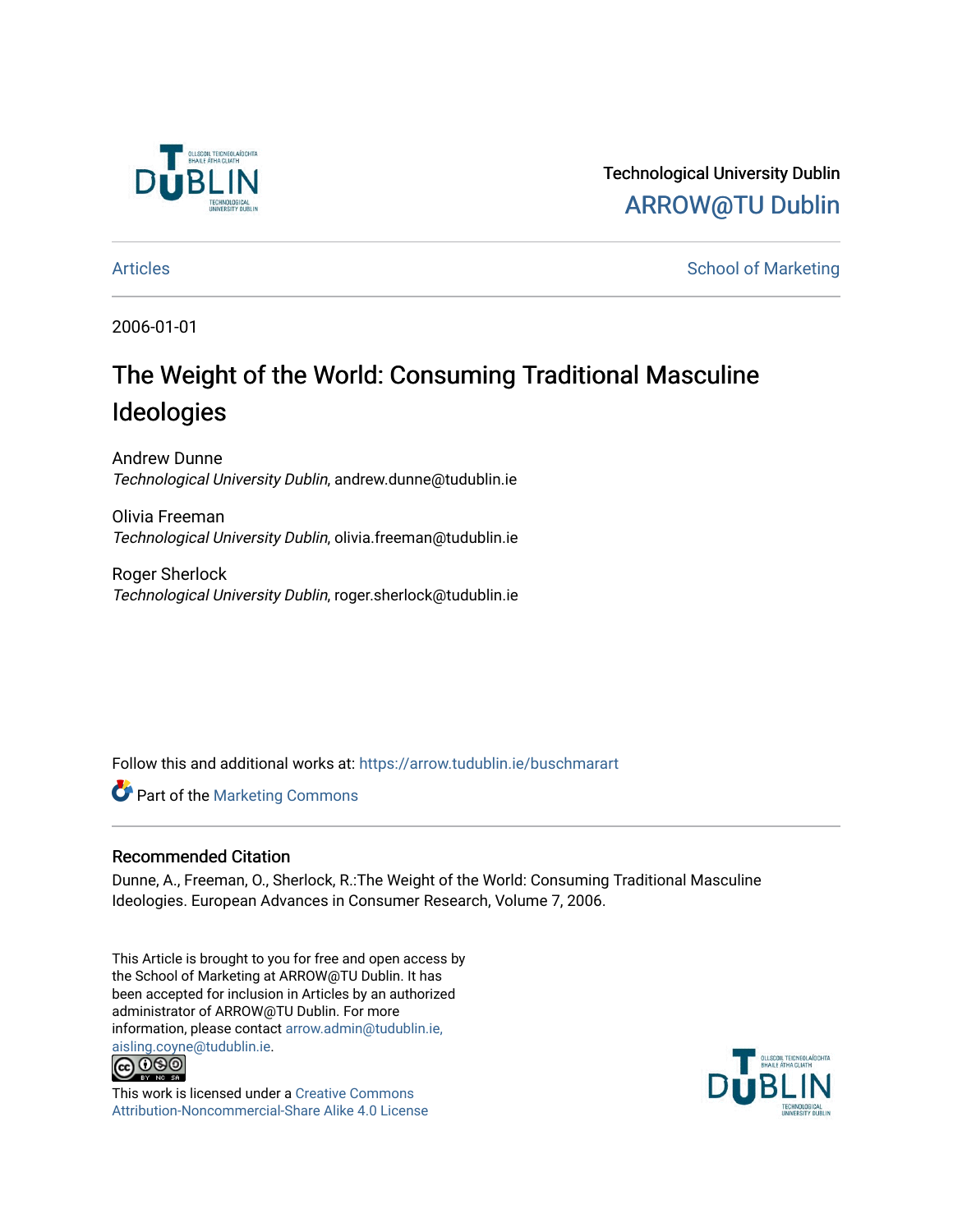### **The Weight of the World: Consuming Traditional Masculine Ideologies**

Andrew Dunne, Dublin Institute of Technology, Ireland Olivia Freeman, Dublin Institute of Technology, Ireland Roger Sherlock, Dublin Institute of Technology, Ireland

#### **ABSTRACT**

This paper explores the relationship between the body, masculinity and the consumption of body-focussed activities. It examines the meaning and importance of strength training for men. Strength training is of interest because its increase in popularity is occurring at a particular point in time when a growing number of men are experiencing insecurities over their masculine identities as a result of recent socio-economic changes. This paper proposes that men today are facing a dilemma in terms of masculine identity. This dilemma hinges on the growing objectification of the male body in the media and its cultural messages regarding masculinity.

#### **INTRODUCTION**

Until recently, strength training was regarded as the exclusive province of professional bodybuilders and other athletes (SGMA, 2002). During the last decade, however, the number of males taking to the gym to exercise with weights has increased dramatically (SGMA, 2004; Mintel, 2003; Pope et al. 2000; Wiegers, 1998). The number of males engaging in strength training has risen by more than thirty percent since the start of the decade (Potter, 1997). But why has this become so? Put another way, why, at this historical juncture, are males, of all ages, and in unprecedented numbers, consuming strength training to a greater extent than ever before? The purpose of this paper is to offer some insights.

Drawing on recent scholarship on the body and masculinity (Kimmel, 2004; Holt and Thompson, 2004; Thompson and Holt, 2004; Pope et al. 2000; Mishkind et al. 1987), we propose that, in part, strength training's appeal may, of course, coincide with general concerns about health and fitness, but more than that, we postulate that it also seems to be about gender (Kimmel, 2004). This paper attempts to question traditional 'definitions of masculinity and femininity and provides some evidence for a shifting paradigm in which these spheres are less polarized' (Gunderson, 2004: vi). It attempts to illuminate how the consumption of strength training 'contributes to, and is affected by, the relational process of defining masculinity and femininity' (Fischer and Gainer, 1994). By examining the symbolic meanings of strength training, we hope to gain a broader understanding of the relationship between men, masculinity, and the body. Ultimately, we hope to emphasize some significant issues confronting contemporary males 'in relation to body image concerns, while providing links with the social construction of masculinity' (Drummond, 2002: 79).

#### **INCREASED ABSENCE OF TRADITIONAL GENDER ROLES**

Traditional definitions of masculinity were constructed through the image of the 'provider' who draws upon self-reliance, diligence, and hard work to earn a 'wage in the public sphere and thereby breadwinning for a dependent nuclear family located in the domestic sphere' (Willott and Griffin, 2004: 53). However, that world, according to Holt and Thompson (2004), among others, is now gone. The changing patterns of the working world no longer define masculinity quite so clearly (Thompson and Holt, 2004). Increased unemployment for growing numbers of males in high-paid sectors, the changing dynamics of the workplace (increased factory mechanization, increased bureaucratization of office work), and the extensive movement of women in the workforce and in other

traditional male terrain has meant that women have increasingly approached equality with men in virtually all aspects of life (Kimmel and Kaufman, 1994). As Mishkind et al. (1987: 46) remark, 'what were once considered exclusively male abilities and domains are decreasingly so. Whereas once a man could be assured of his masculinity by virtue of his occupation, interests, or certain personality characteristics, many women now opt for the same roles'. An indirect consequence of these changes appears to be a growing questioning of what it is to be a man (Thompson and Holt, 2004; Kimmel, 2004). To paraphrase, Potter (1997: 1), women nowadays run companies, compete in sport, and fly fighter planesleaving males downright anxious about the meaning of masculinity.

#### **Compensatory Consumption**

Seemingly, males who have suffered feelings of emasculation in this new environment have attempted to reaffirm their status as real men through compensatory consumption (Thompson and Holt, 2004), namely that of body focused activities (Kimmel, 2004; Edwards, 1997; Firat, 1993), where they have greater ability to conceal themselves in the 'symbolic cloaks of autonomy' (Holt and Thompson, 2004: 426). As opportunities to prove one's manhood have decreased (Willott and Griffin, 2004), males have increasingly begun to adopt the idea that one of the only remaining avenues left to cultivate their distinctiveness from women, and thus, construct their masculinities, is through their bodies (Kimmel, 2004; Pope et al. 2000).

Bodywork, such as strength training enables males to attain a muscular physique, thus, providing them with a unique opportunity to actively divide the genders (Pope et al. 2000). That is to say, whatever else it may be, strength training is a means for enhancing the size of one's muscles (Gunderson, 2004; Mishkind et al. 1987), which a wealth of evidence demonstrates are customary signs of masculinity (Mosse, 1996; Dutton, 1995; Harlow, 1951). Strength training may provide males- 'who have been described as emasculated by recent socioeconomic changes' (Holt and Thompson, 2004: 425)- with a site, their bodies, 'with which to redress personal anxieties through the pursuit of a muscular image that embodies normative masculinity' (Wiegers, 1998: 148). As Pope et al. (2000: 50) remark, 'muscles are one of the areas in which men can still clearly distinguish themselves from women or feel more powerful…One of the few attributes left, one of the few grounds on which women can never match men, is muscularity', The body hormonal makeup of females, according to human performance and nutrition expert, Dr. John Berardi, is one that does not allow women to develop the same degree of muscularity as men (Culotte, 1995).

#### **REVERSAL OF THIS PHENOMENON**

Elaborating on this view, it may be reasonable to assume that the current emphasis on thinness for women (Wolf, 1991) represents the reversal of this phenomenon (Kimmel, 2004). That is, while women are concerned with breast size and weight, men are concerned with muscularity: 'both are preoccupied with those aspects of the male and female body that suggest and exaggerate innate biological differences between the sexes' (Kimmel, 2004: 233). As noted by Mishkind et al. (1987: 47), 'the thin female body connotes such stereotypically feminine traits as smallness, weakness, and fragility, which are the mirror opposites of the strength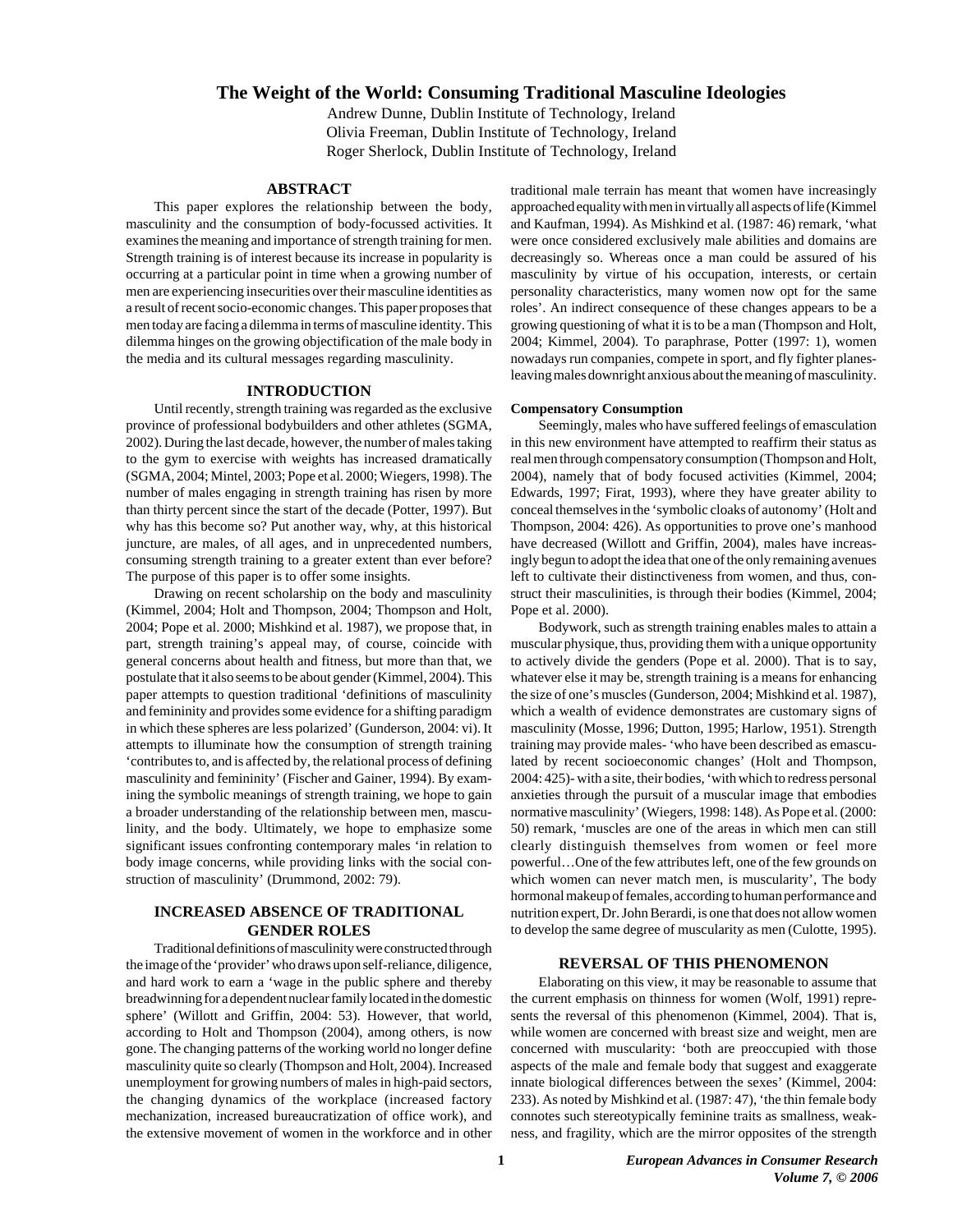#### **2 /** *The Weight of the World: Consuming Traditional Masculine Ideologies*

and power represented by the muscular male body…the male and female body ideals, which are physically and symbolically opposite extremes, may be a reaction against sexual equality, an expression of a wish to preserve some semblance of traditional male-female differences'. To further develop this notion, a wealth of evidence has demonstrated trends that clearly illustrate that the more equality exhibited between men and women in virtually all aspects of life, the greater the disparity that exists between the shape and size of ideal male and female beauty standards, as purveyed in the media; just as media standards of female thinness have increased in recent years (Wolf, 1991), so too have standards of male muscularity (Wienke, 1998).

#### **INCREASED STANDARDS OF MUSCULARITY**

Present day males who look at the major mass media are exposed to a standard of bodily attractiveness that has less body fat and more muscularity than that presented too males at any time throughout history (Olivardia et al. 2004). One just has to recall, for example, the physiques of Hollywood's most masculine men of previous generations- think of John Wayne in the '40s, Burt Lancaster in the '50s, Steve McQueen in the '60s, Burt Reynolds in the '70s- these guys, according to Potter (1997), probably couldn't even point out their deltoid or pectoral muscles, never mind sculpt them. Past ideals of male perfection look like wimps in comparison to contemporary cinema's muscular action heroes (Pope et al. 2000). Similarly, recent empirical evidence shows that just as the centrefolds of women in Playboy magazine have depicted everslender women over recent years, the centrefolds of men in Playgirl magazine have also depicted men with lower percentages of body fat and greater muscularity (Pope et al. 2000). Another line of related evidence comes from a study conducted to measure trends over a period of thirty years in the muscularity of male action figure toys, such as G.I. Joe and Batman. The researchers discovered that male action figurines have grown far more muscular over the last thirty years in comparison to their original counterparts, with many modern figures displaying the physiques of elite bodybuilders and many display levels of muscularity far greater than the outer limits of actual human attainment (Pope et al. 1999). Of significance, this finding suggests that many young men have absorbed unrealistic standards of muscularity 'long before they were old enough to stop and question whether these images were realistic or reasonable goals for a man's body' (Pope et al. 2000: 46).

In short, males are coming under increasing pressure to conform to an idealized standard of physical beauty, notably, a body that is both muscular and devoid of fat; images of men with chiselled pectorals, bulging biceps and a washboard flat stomach circulate consumer culture at an even greater rate. As a result, it appears that an ever-greater number of males have begun to accept hegemonic masculinity- the notion that muscularity is the defining characteristic of masculinity (Wienke, 1998). Unfortunately, the pursuit of this muscular idealization is damaging to the physical and emotional health of a growing number of males. The muscular 'model' of male perfection is unattainable by most men (Pope et al. 2000), and the over eager pursuit of it has been directly implicated in the virtual increase of exercise dependencies, eating disorders, and the use of muscle-growth enhancing drugs (Botta, 2003; Olivardia, 2000).

#### **EXCESSIVE EXERCISING**

Several studies have indicated that many males are making stringent exercise regimes the organizing discipline of their lives (Potter, 1997). Males are no longer engaging in strict exercise regimes to increase health, fitness and/or general well-being, but

rather, in pursuit of the lean, muscular ideal (Hartley, 1998). For instance, in a recent study conducted to determine the primary reason for engaging in exercise among male fitness centre members in the Palm Beach area of Florida, researchers revealed that muscle toning was cited as the number one reason they exercise by eightyfive percent of male fitness centre members (Hartley, 1998). Incidentally, research has indicated that male solutions or remedies for their perceived inadequacy in terms of physical appearance go beyond excessive exercising.

### **THE USE OF MUSCLE-GROWTH ENHANCING DRUGS**

Perhaps the most serious development or consequence of male body image dissatisfaction is the abuse of anabolic steroids, a class of muscle-growth enhancing drugs. Researchers investigating the use of anabolic steroids among males have reported marked elevations relative to a generation, with close to three million American males having used steroids at least once in their lifetime to boost muscle gain (Pope et al. 2000; Olivardia, 2000). Interestingly, similar findings were recently reported in Ireland. For instance, in May of this year, Irish health specialist, Kevin Dawson, who runs an advisory clinic specializing in performance-enhancing drugs, stated that the use of such drugs among Irish males 'had "gone ballistic" in the past four months' (cited in Keogh, 2005: 5). The use of muscle-growth enhancing drugs among males illustrates that they, similar to individuals with anorexia nervosa, engage in deadly practices to attain their goal with relatively little hesitation (Olivardia, 2001). The illicit use of anabolic steroids can cause numerous psychiatric and other adverse effects, such as liver problems, high blood pressure, heart failure, impotence, severe depression, brain damage, extreme aggression, and even death (Kimmel, 2004; Olivardia, 2000). Furthermore, research has shown that individuals who abuse steroids to boost gains in muscularity are far more likely to abuse heroin, morphine, and other opiate drugs at a later stage in their lives (Cromie, 2000).

#### **NOT JUST A FEMALE PROBLEM**

Clearly concern with one's physical appearance is no longer a gendered phenomenon (Nolan, 2004; Grogan and Richards, 2002; Phillips and Castle, 2001). Males are no more immune to the same body dissatisfaction disorders women have long faced. For instance, eating disorders, which were once thought to be a problem affecting only women, appear to be affecting an ever-greater number of males (Nolan, 2004; Carlat et al. 1997; Rodin, 1992). Twenty years ago it was suggested that for every ten-to-fifteen women suffering from anorexia or bulimia, there was one man. In 2001, it was documented that for every four females with anorexia, there is one male, and for every eight-to-eleven females with bulimia, there is one male (Nolan, 2004). Although there are no figures available for eating disorders in Ireland, it is believed that approximately fifteen percent of Irish males are affected by an eating disorder (Nolan, 2004). In fact, psychotherapist Marie Campion (cited in Nolan, 2004: 6) of the Marino Therapy Clinic in Dublin- Ireland's leading treatment clinic for body image problems- postulates that the true prevalence of males affected by body image problems may be dramatically higher than previously speculated. She suggests that doctors have traditionally been slow to diagnose the condition in male patients. Specifically, she posits that males find it extremely difficult or embarrassing to seek help for what was traditionally believed to be a "woman's disease". She states that 'many (men) are too embarrassed to seek help so their pain goes on' (2004: 6). In this context, it is reasonable to assume that modern-day males are clearly facing a dilemma in terms of masculine identity.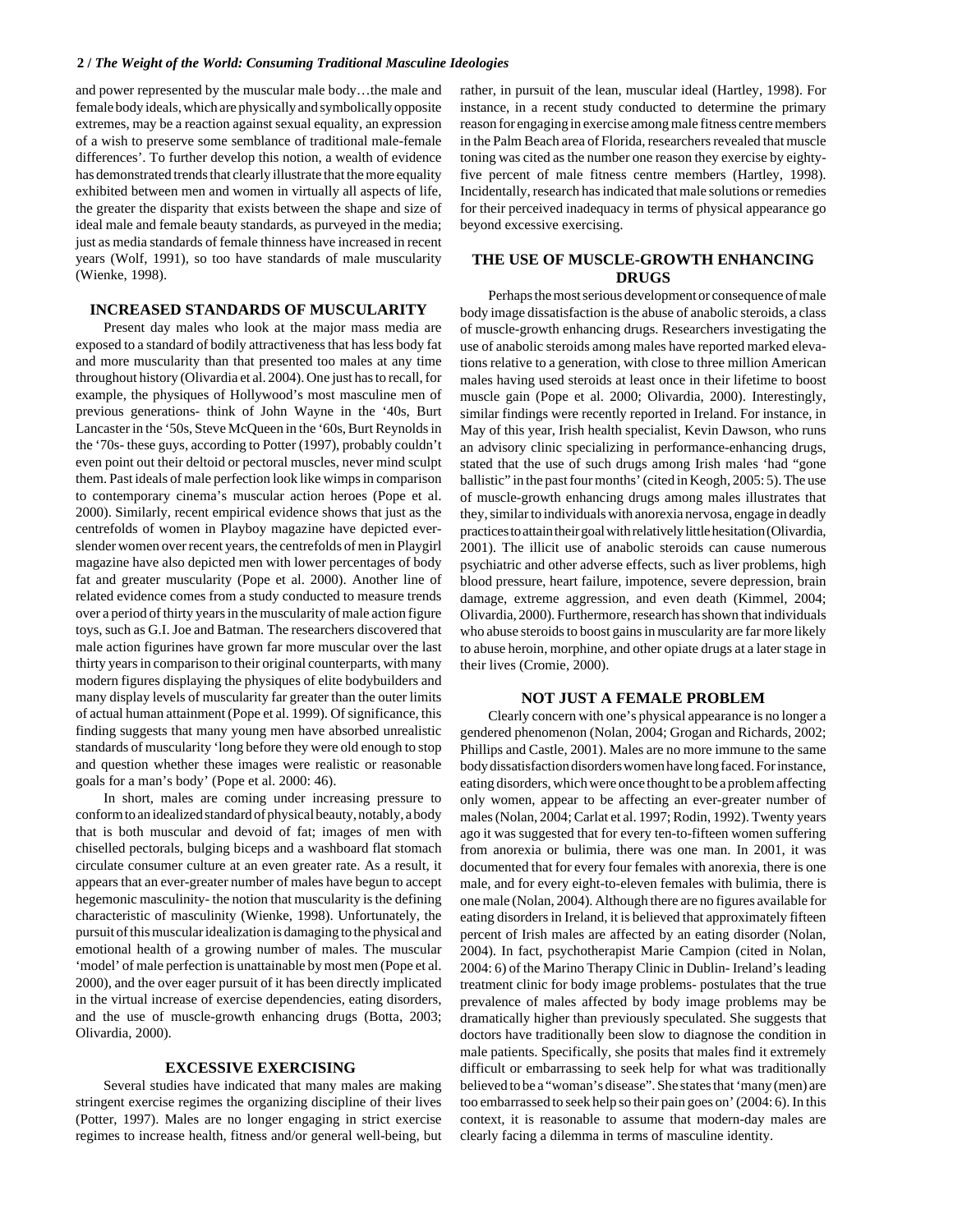#### **MEN'S BODY IMAGE DILEMMA**

This dilemma hinges on western society's growing objectification of the male body and its cultural messages regarding masculine identity (Tkarrde, 2003). Depictions of the male body in magazines, through male action figure toys, on television, and in the general media, have increasingly come to emphasize physical appearance as a key criterion for measuring masculine worth (Tkarrde, 2003; Edwards, 1997). Adding to this concern is the production of what appears to be an endless supply of exercise equipment, nutritional supplements, and other products designed to improve both the physical and symbolic value of men's bodies (Wienke, 1998). This situation is no different, some may say, from the manner in which women have historically been compelled to conform to virtually unobtainable standards of beauty. But the problem gets compounded further (Pope et al. 2000). Men, unlike women, are inculcated in an environment that encourages men to be stoic (a person who suffers pain without showing his feelings). Media images of masculine perfection subtly pressure men to worry about body image, yet, because of masculine societal expectations they are prohibited from discussing the degree to which body image anxieties or insecurities impinge their lives on a daily basis (Olivardia et al. 2004; Tkarrde, 2003).

#### **Boy Code**

Within Western culture, there exist stereotypes or powerful codes of conduct that enshroud and dictate acceptable forms of masculine behaviour (Tkarrde, 2003; Pope et al. 2000; Seidler, 1994). Clinical psychologist Dr. William Pollack (1999) positions the predominant injunctions of masculinity under the umbrella term "Boy Code", which equates masculine identity with being strong, stoic, stable, capable, reliable, and in control. The Boy Code ultimately seeks to instil in young men the notion that one's masculinity is determined in direct proportion with the denial or repudiation of anything deemed to be feminine (Pollack, 1999; West, 1995). That is, within society, males are 'expected to fulfil a male script: to act as males, not to act like girls' (West, 1995: 6). Hence, males are not supposed to worry about something that "only women do". Males are made to feel 'embarrassed and ashamed of their appearance concerns, and keep them secret. They may feel it "wimpy" or "girlish" to worry about their looks' (Pope et al. 2000: 193).

#### **Big Boys Don't Cry**

Whereas females are expected to openly admit and display their feelings about their health and personal life, society teaches men to be emotionally repressive, that to be a man is to divulge little of their personal lives, to tackle affliction and hardship in stern silence (Seidler, 1994). As a result, when confronted with the bombardment of virtually unattainable body images and the feelings of inadequacy these images create, males are often deprived the emotional space to discuss their suffering (Rodin, 1992). To paraphrase Dr. Harrison Pope (2000: 5), a professor of psychiatry at Harvard Medical School, women, over the years, have gradually learned, at least to some degree, how to confront the media's unrealistic ideals of beauty. 'Many women can now recognize and voice their appearance concerns, speaking openly about their reactions to these ideals, rather than letting them fester inside', whereas men, on the other hand, 'still labor under a societal taboo against expressing such feelings. "Real" men aren't supposed to whine about their looks; they're not even supposed to worry about such things. And so this "feeling and talking taboo" adds insult to injury: to a degree unprecedented in history, men are being made to feel more and more inadequate about how they look- while simultaneously being prohibited from talking about it or even admitting it to themselves'.

#### **Paradox of Silence**

However, it has been documented that the suppression of emotions leads not to less, but too more emotional dependency (Kaufman, 1994). Silence only results in more isolation and internal suffering, increasing the likelihood of anger, depression and even suicidal tendencies (Tkarrde, 2003). When an individual does not acknowledge or openly discuss their emotions it is almost inevitable for these unmet needs not to disappear, but rather, to spill into one's life at work and at home (Kaufman, 1994). The growing objectification of the muscular male body has thus produced a scenario in which those men who cannot conform to the masculine ideal of muscularity are at a greater risk for depression, low selfesteem, isolation, feelings of inadequacy, eating disorders, excessive exercising, and even drug use (Tkarrde, 2003). The silent aspect of this crisis should not be overlooked, as it is this part of the problem that most strikingly distinguishes issues concerning male body image from those that impinge women (Tkarrde, 2003).

Conveniently, the contemporary conception of masculine stoicism is thought to be beneficial to marketers and advertisers, who attempt to preserve the idea that those who do not conform to the images of physical perfection they see in the media are inherently inferior (Tkarrde, 2003). The male who suffers in silence is unaware that others may feel as he does, or are experiencing what he is, and therefore, he is 'increasingly vulnerable to the advertising messages of the supplement industry and other body image industries eager to capitalize on their anxieties' (Pope et al. 2000: 193/4). As Hesse-Biber (1996: 99) suggests, 'there is a huge financial potential in promoting body obsession and anxiety in men, and it is no wonder that within recent years the market for men's body products has grown dramatically'. Advertisers and marketers are increasingly manipulating males.

#### **GROWING OBJECTIFICATION OF THE MALE BODY**

Male beauty image industries- purveyors of food supplements, diet aids, fitness programs and countless other products- now prey increasingly on men's anxieties, just as analogous industries have preyed for decades on the appearance related insecurities of women (Pope et al. 2000). Today, for instance, it is not uncommon to see stereotypically good-looking men displayed in marketing and advertising campaigns in a manner conceivable only for women's bodies a generation ago (Kimmel, 2004; Grogan and Richards, 2002; Mishkind et al. 1987). As eloquently put by Kacen (2000: 350), men's magazines, 'tout articles on "firm abs" and flaunt ads with half-naked men displaying perfect physiques in order to sell underwear, cologne, personal care products, electronic goods and athletic gear'. Advertisers have transformed men's bodies into objects of the gaze (Edwards, 1997). Males have become 'stimulated to look at themselves- and other men- as objects of desire' (Patterson and Elliott, 2002: 235).

Exposure to highly attractive male models in advertising and the mass media makes men far more conscious and aware of their own appearances, encouraging them to 'seek out models of physical beauty, but also more vulnerable to the allure of the consumer market' (Wienke, 1998: 25). Simply put, the media reinforce the value that the road to happiness is achieved by way of physical beautification. As a result, males living in American and European culture are becoming high maintenance and are beginning to invest large sums of money in pursuit of becoming more aesthetically pleasing (Firat, 1993). Males are currently spending billions of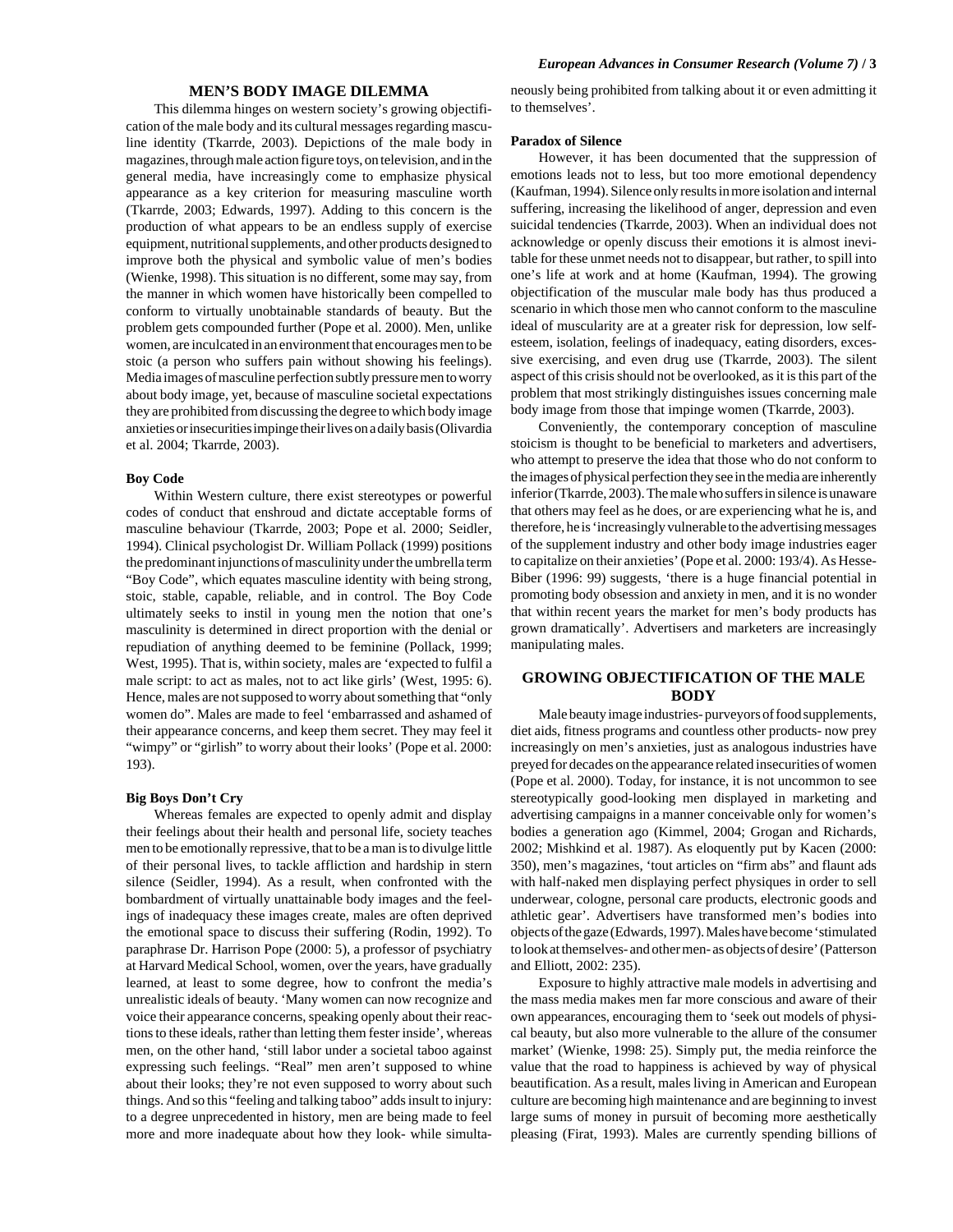#### **4 /** *The Weight of the World: Consuming Traditional Masculine Ideologies*

dollars on food supplements and diet aids, fitness programs, gym memberships, exercise equipment, beauty products, and cosmetic surgery (Pope et al. 2000). As Bocock (1993: 102) remarks, males are now as much a part of modern consumerism as females, 'their construction of a sense of who they are is accomplished as much through style, clothing, body image and the right look as is women's'. Or, as more bluntly put by Edwards (1997: 55), 'masculinity is no longer simply an essence or an issue of what you do, it's how you look'.

#### **CONCLUSIONS AND IMPLICATIONS**

The consumption of strength training was examined within the broader context of daily life in an investigation of the motives underpinning this symbolic consumer behaviour. We offered some insights into why strength training has become such a popular consumption activity among males in recent years. We proposed that the recent increase in the popularity of strength training is not attributed to general concerns about health and fitness, but rather, that the appeal of strength training resides in its ability to enable males to alter their body and body images.

#### **Method**

Drawing on existing research in marketing and consumption (MacNevin, 1999; Thompson and Hirschman, 1995; Featherstone, 1993), the exploratory, qualitative study to be later conducted will examine the recent increase in the popularity of strength training by addressing a series of related questions or hypotheses pertaining to the expectations, experiences and meaning of male embodiment in Western society. It will explore the social and cultural conditions surrounding men's increased consumption of strength training, as reported by a sample of males, and will consider, via a detailed examination of these accounts, the implications of ongoing participation for the maintenance or reconstruction of male identity. A number of factors highlight the pertinent nature of this study at the present time.

#### **Rationale**

Strength training, as a cultural phenomenon, has largely eluded social enquiry (Monaghan, 1999), and therefore, we lack an indepth analysis of how it affects men's body images and shapes their sense of masculinity (Wiegers, 1998). In addition, a study of strength training will highlight an area of sociological research that has, until recently, been somewhat disregarded, namely, the body (Wiegers, 1998). That is, research on consumption has been slow to deal with the subject area of embodiment, despite the fact that advertisers and marketers have been making large profits through the sale of body-beautification products and services, and by emphasizing contemporary body culture (Patterson and Elliott, 2002; Joy and Venkatesh, 1994). In particular, there has been a conspicuous lack of empirical research about the bodies of men (Olivardia et al. 2004; Wiegers, 1998). Most research on consumption associated with the body has focused on women, because for the most part, there was a general agreement that societal pressures on women to aspire to idealized standards of physical beauty were more pronounced than pressures on men (Grogan and Richards, 2002). Perhaps, because of this, we have neglected to study the central role that physical appearance and body image play for men (Mishkind et al. 1987).

That is to say, in contrast to the extensive literature on female body image, the literature on males is comprised of only a modest number of studies (Olivardia et al. 2004). Moreover, the majority of these studies are quantitative in nature, which, while providing standardized data, allows respondents very little opportunity, if any, to explain their responses or put them in context (Wienke,

1998). Findings from these positivist studies do not help us understand why a growing number of males, at this historical moment, are paying increased attention to their appearance (Grogan and Richards, 2002; Pope et al. 2000; Mishkind et al. 1987). Thus, exploratory work focusing on men's experiences with their bodies, 'and its relation to health-related behaviours such as exercise and diet, is timely' (Grogan and Richards, 2002: 220). These facts, along with boys' underachievement in school, men's poorer health, and the ever increasing rates of suicide among males, indicate that a greater understanding of both the social construction of masculinity and the importance of body image to men's sense of self is necessary.

In short, a good deal is known about the quantity of males engaging in body related practices, but far less is known about their reasons for such preoccupations, and therefore, studies exploring the 'role of the body in men's lives will be fundamental to our understanding of the male experience' (Mishkind et al. 1987: 48). In summation, to paraphrase Patterson and Elliott (2002: 242), specific consideration of male embodiment within consumer research is required, not just because the representation of female bodies has received far greater attention, 'but also because there is a distinct need to understand the role of consumption and the institutions of consumer culture in the construction of male identities and the buttressing of hegemonic masculinity…we need to understand just what it means to be a man in contemporary society'.

#### **REFERENCES**

- Berardi, J. (2003) *Weight Training for Women*, [Online] Available: http://www.johnberardi.com/articles/women/ lean.htm
- Bocock, R. (1993), *Consumption*, London: Routledge
- Botta, R.A. (2003), "For Your Health? The Relationship Between Magazine Reading and Adolescents' Body Image and Eating Disturbances," *Sex Roles: A Journal of Research*, 48 (May), 389-399
- Carlat, D.J., Camargo, C.A. and Herzog, D.B. (1997), "Eating Disorders in Males: a Report on One-Hundred and Thirty-Five Patients," *The American Journal of Psychiatry*, 154 (August), 1127-1132
- Cromie, W.J. (2000) *Drugs Muscle Their Way into Men's Fitness*, [Online] Available: http://www.news.harvard.edu/ gazette/2000/06.15/steroids.html
- Davis, C. and Cowles, M. (1991), "Body Image and Exercise: A Study of Relationships and Comparisons Between Physically Active Men and Women," *Sex-Roles: A Journal of Research,* 25 (July), 33-44
- Culotte, E. (1995) "She'll pump you up: a Georgia 'bar belle' muscles in on Men's weight lifting- Cassie Clark" *Science World*, Volume 51, No. 8
- Drummond, M.J. (2002), "Men, Body Image, and Eating Disorders," *International Journal of Men's Health*, 1 (January), 79-93
- Dutton, K.R. (1995), *The Perfectible Body: the Western Ideal of Physical Development*, London: Cassell
- Edwards, T. (1997), *Men in the Mirror: Men's Fashion, Masculinity and Consumer Society,* London: Cassell
- Featherstone, M. (1993), *Consumer Culture and Postmodernism*, London: Sage Publications
- Fischer, E. and Gainer, B. (1994), 'Masculinity and the Consumption of Organized Sports,' in Costa, J.A. (1994), G*ender Issues and Consumer Behaviour,* London: Sage Publications
- Gilmore, D.D. (1990), *Manhood in the Making: Cultural Concepts of Masculinity,* London: Yale University Press